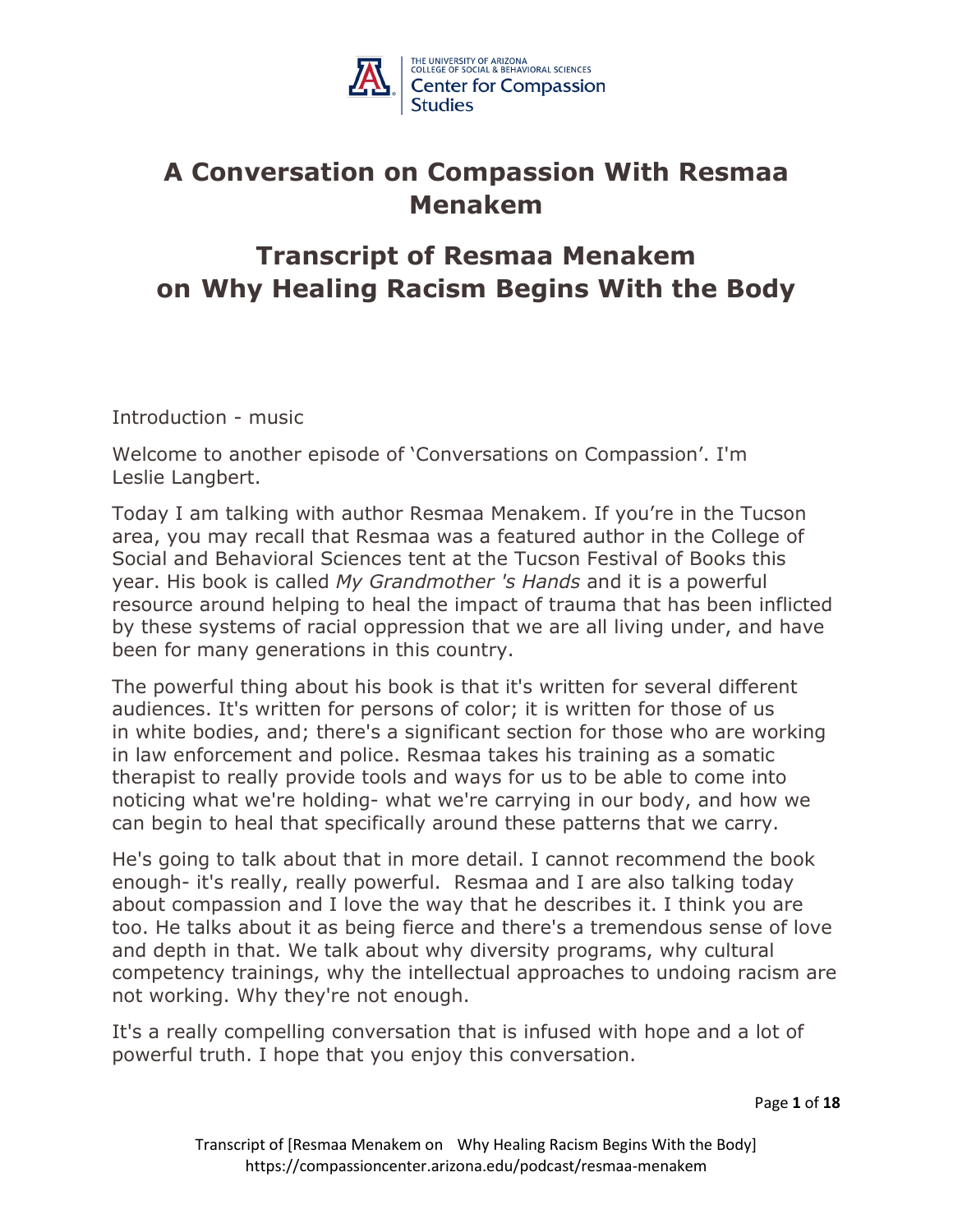

Leslie: I'm hearing great things about *My Grandmother's Hands*.

Resmaa: Oh really?

Leslie: Yes! And since you were here, like, people coming up to me and they're like 'He was amazing and it's really awesome that you brought him here.' And I'm like, 'right?! He is amazing!' and yeah, I'm hearing from people that they're like bringing people together and not just reading the book but like, working the book and having conversations together.

Resmaa: That's it! That's it, exactly. That is my...That is what I believe is going to be…what I leave the earth with is that people realize that they're not defective, and that there are things they can do together, things that they can do apart and there's things that we can do to abolish the supremacy of the white body, and bring us you know, more towards you know, tapping into both our individual purpose and things we're supposed to bring to the earth, as well as the communal purpose and things that we're supposed to bring to the earth. So you know, I love hearing that stuff.

Leslie: Yeah it's so powerful. I was thinking about, you know, I come back, myself, I feel like My Grandmother's Hands is a companion for me for my entire life.

# Resmaa: Wow. Hm!

Leslie: and yeah, there's always there's you know there's more layers. There's more deepening, you know, strengthening the container to hold all of it to gradually begin to undo the things that have been translated down in my own lineage, right? And I'm so struck too, by your book, and you, and your work and everything that's really held with such this powerful sense of compassion. And that I think is so powerful right now because I know in my own experience just seeing and hearing and reading about the brutality- the ways in which people have... seem to have kind of lost touch with humanity in some ways- that to hold that space of compassion and actually create a really powerful tool that says, 'so, I'm going to invite you to come in to do your healing', is really huge, and so I want to talk a little bit about your journey in coming to develop this work of My Grandmother's Hands but also the work that you're doing, you know with this being sort of a living, live teaching and work that you're doing in the world.

Resmaa: Yeah, yeah. So, so to me, compassion- compassion is not a milquetoast principle. When you say…when you say the word compassion in the kind of larger world, there almost this softened quality to it, right?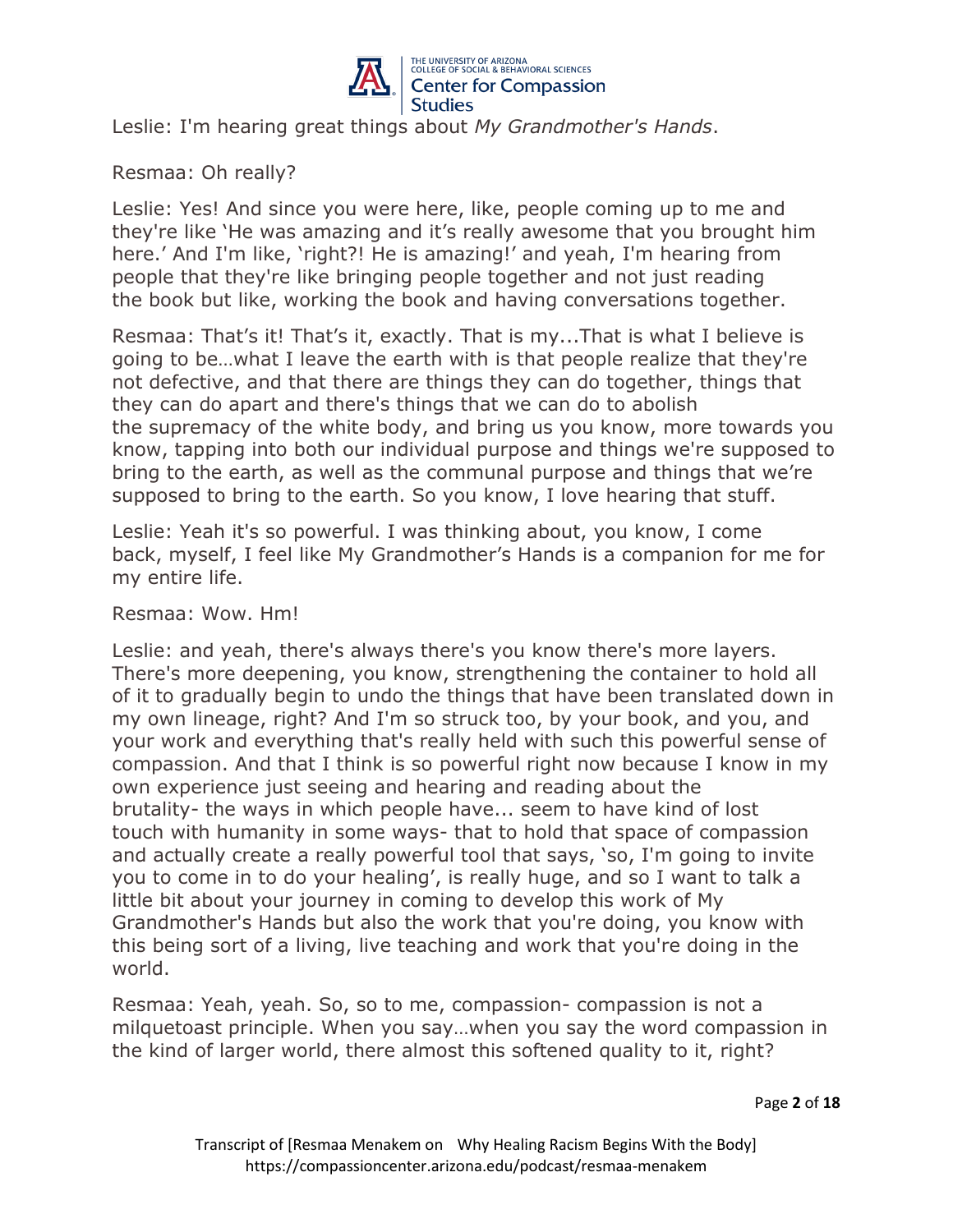

When you say you're… you know 'Resmaa', you know, 'you're very compassionate' or 'such and such you're compassionate', there is just kind of a lilting sense- this kind of soft aspect of it that comes along with saying somebody is compassionate and I look at it... I actually look at the word compassion and actually it's a very hard, robust principal, right? Part of the word compassion is passion, and passion has this kind of verve…this kind of energy… this kind of, right, let's do it, we got it… you know there's a real movement orientation to the word compassion I think a lot of times people miss, right?

There is a quality of conviction with compassion, right, that there is… that there is something to be done. And so when people say 'Resmaa'…you know, '*Grandmother's Hands* had a lot of compassion to it, it invited people into something' that, like you said you feel was missing, and what I would say is, is that part of what you picked up on in it was the inviting, but it was also the passion, it was also the purpose, it was also the conviction that you also tapped into as you as you were reading and processing and working, and that's the most important thing - working the book. Because the book is a working text. It is not a text that should be read, it is a worked text.

And so when I think about the term, when I think about compassion, I think about doing. I think about purpose. I think about practice. I think about moving. It is not just this soft, 'Oh I really care for you, and we're gonna hold hands and do Kumbaya, and walk down the street together, and look deep into each other's eyes' right?

Leslie: (laughs) Right!

Resmaa: When you're talking about real work around racial equity, racial trauma, historical trauma, all that different type of stuff, you better have something more to you than just flowers and rainbows and unicorns right! You better have something in you that will allow you to sustain going through the fire of that. Going through what it takes to burn- burn away all the inadequacy. Burn away the doubt. Burn into you some humbleness and some humiliation. You better have more than rainbows and unicorns when you're going through this.

And so my compassion, the way I think about compassion is really a working compassion. It is that I believe that every human being comes on the face of the earth with something, some unique gift that they have that they must bring into the world. You don't get to that by looking deeply into people's eyes only. You get to that by going through some stuff, by having stuff burn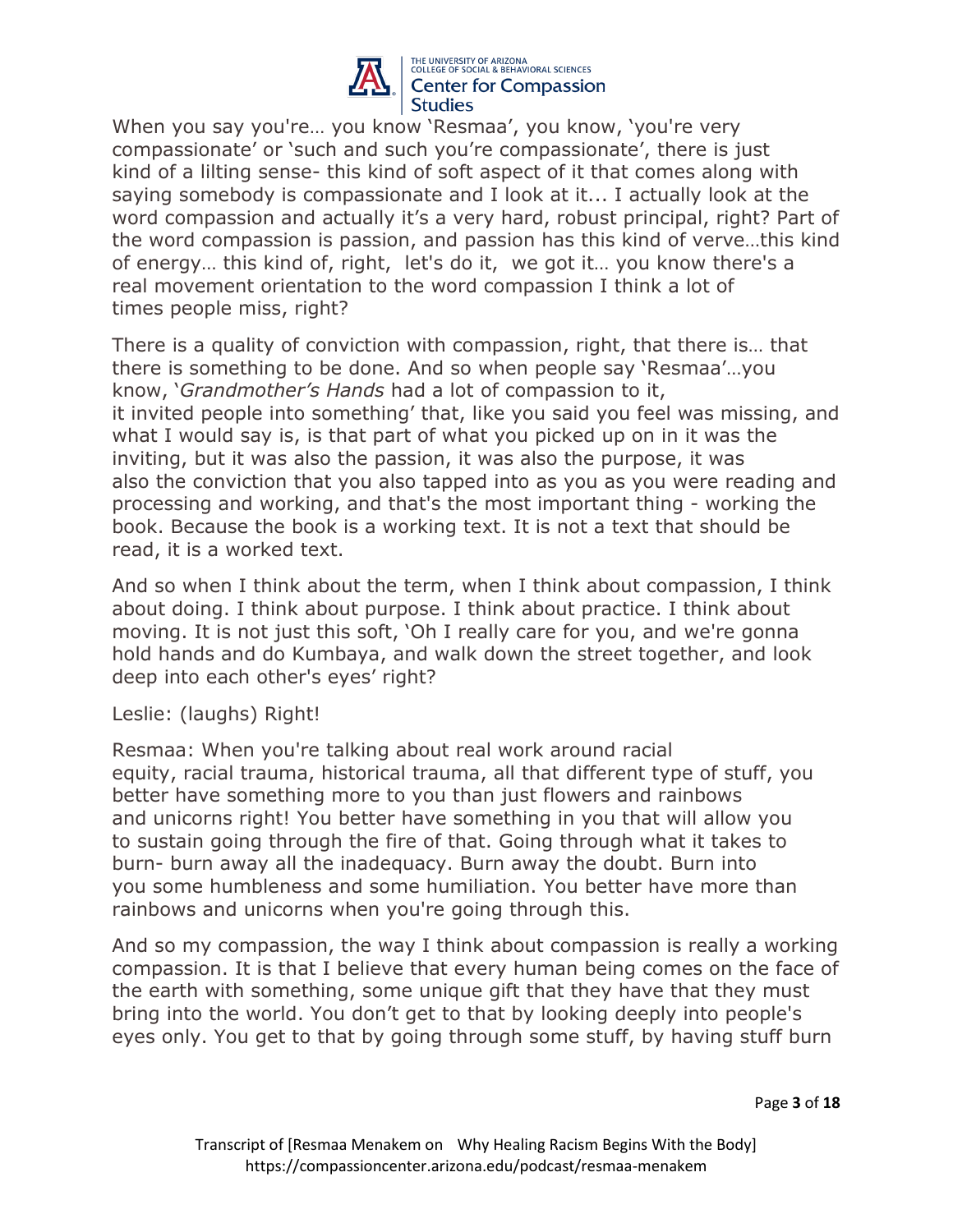

away, and by getting your butt back up consistently every day working back to working towards that thing again. That's compassion to me.

Leslie: Yeah. It's fierce! That resonates so much. I mean, the practice of compassion as I understand It, too, is really about how do we get in and start to like clear away the thought patterns, the behaviors, the things that are conditioned that actually creates and sustains suffering. How do we get in and do that.

Resmaa: Right…

Leslie: And, yeah I love what you're saying about your book being a working book. Whenever I have been talking with people about it and saying you know you need to get a copy of this, I really emphasize it's not a book that you read it's actually a book that you that you work. That you know, you make a commitment to and you carve out time and you get in and you uncover and have to learn how to be with or you can you know sort of feel like you can bypass instead of transform.

Resmaa: Yep! That's right.

Leslie: You know, one of the things that I want to have you speak to is this notion- this, this idea -and I know this comes up a lot in conversations that I have with other white folks is this sense of like, wanting other people to get right, you know? So, seeing behaviors and you know, feeling that anger and being like you know, 'I want other people to get right' but sort of bypassing, you know, the piece that is like what is it with me that is asking to be healed and transformed.

Resmaa: Exactly. So… so, white people got that stuff bad. They got that stuff baadd. There is a racial hierarchy that happens in white communities, in white culture, especially those that see themselves as progressive and liberal. One of the first things that happens is that when you get white people...first of all, white people don't want to be in a room with each other. Especially when you start to talk about race stuff. They all want a...they want a person of color in the room to quote/unquote hold them accountable, right?

And without taking into account the amount of racial battle fatigue that happens when you... when people of color have to do that type of emotional labor. And what I feel is the most important thing is that white bodies have to begin to get into a room with each other, deal with the uncomfortableness, deal with the hierarchy that starts to show up, deal with all the brutality that starts to happen with each other's bodies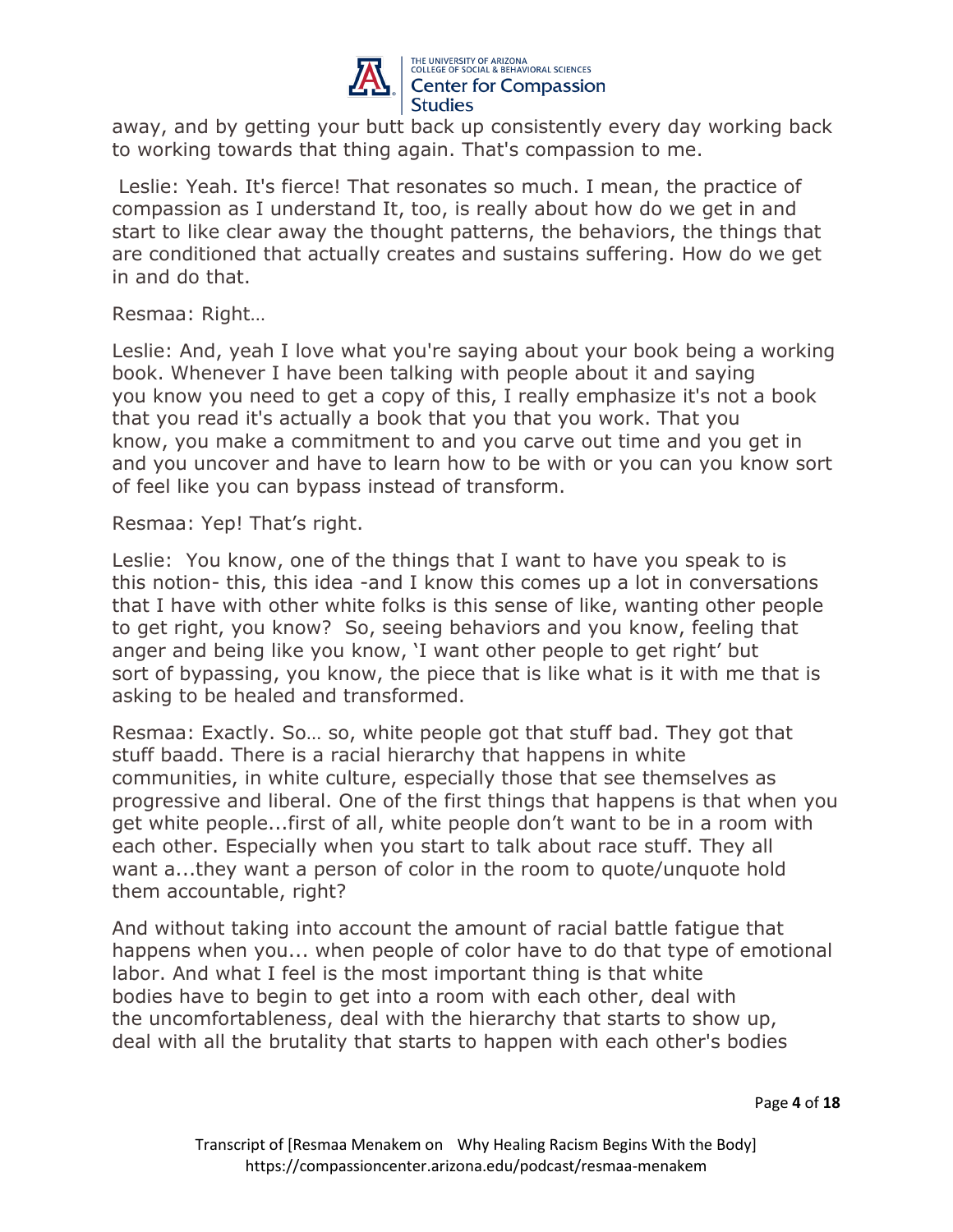

and then figure out how they're gonna develop culture all around beginning to heal that over time, right?

Because what ends up happening is that when white bodies get into a room, they start to begin to do this thing that a colleague of mine, Rachel March says is elite-ification. White people love being the most 'woke' white person in the room. They love being the most strategy-oriented white person in the room. They all love being the most articulate white person in the room. But when that fire starts to burn, and you start to start thinking about how we 'be' as opposed to how do we 'do'....now, all of those intellectual ideas are either going to blow you out of the room, or blow you closer together to make you to begin to create a container by which all of those reactions can occur in.

And so one of the most important things for white bodies in particular, is to come together without people of color, right? To come together and begin to do that grinding work, right, and then as they begin to do that grinding work begin to see are there people who can, not come in and teach them, but people who they can begin to have relationships with, after they have been going through some type of process and type of burning.

I think that that people of color have to do the same thing because we have ingested the idea that the white body is the supreme standard of humanity also. So even within our own cultures, across cultures, across communities of color, there is this anti-blackness that's woven into things. There is...these racial pieces there but I want to be clear the standard is still white body supremacy even when I am damaging people of color. Even when people of color are damaging me. There is this subtext, or the standard that the white body is still the standard by which we're doing this stuff to each other through.

There's a white spoken word artist that I heard the other day, and he said something else that made my brain kinda go 'click!' and go 'yeah, that's it!' One of the things that he says is that when it comes to white people, and he's talking about his own people, when it comes to white people, it's important to realize that white body supremacy is the water, not the shark.

And many times progressives are always looking for the Trump shark, or the KKK shark, or the Mike Pence shark, right, they're looking for the shark, right, but not the fact that they are steeped in the water. And when white progressives put themselves on this continuum of, you got Trump's over there and you got 'good' white people over here, what is happening is they forget that that continuum that they're on, the one that says they're a good one is actually a sliding continuum.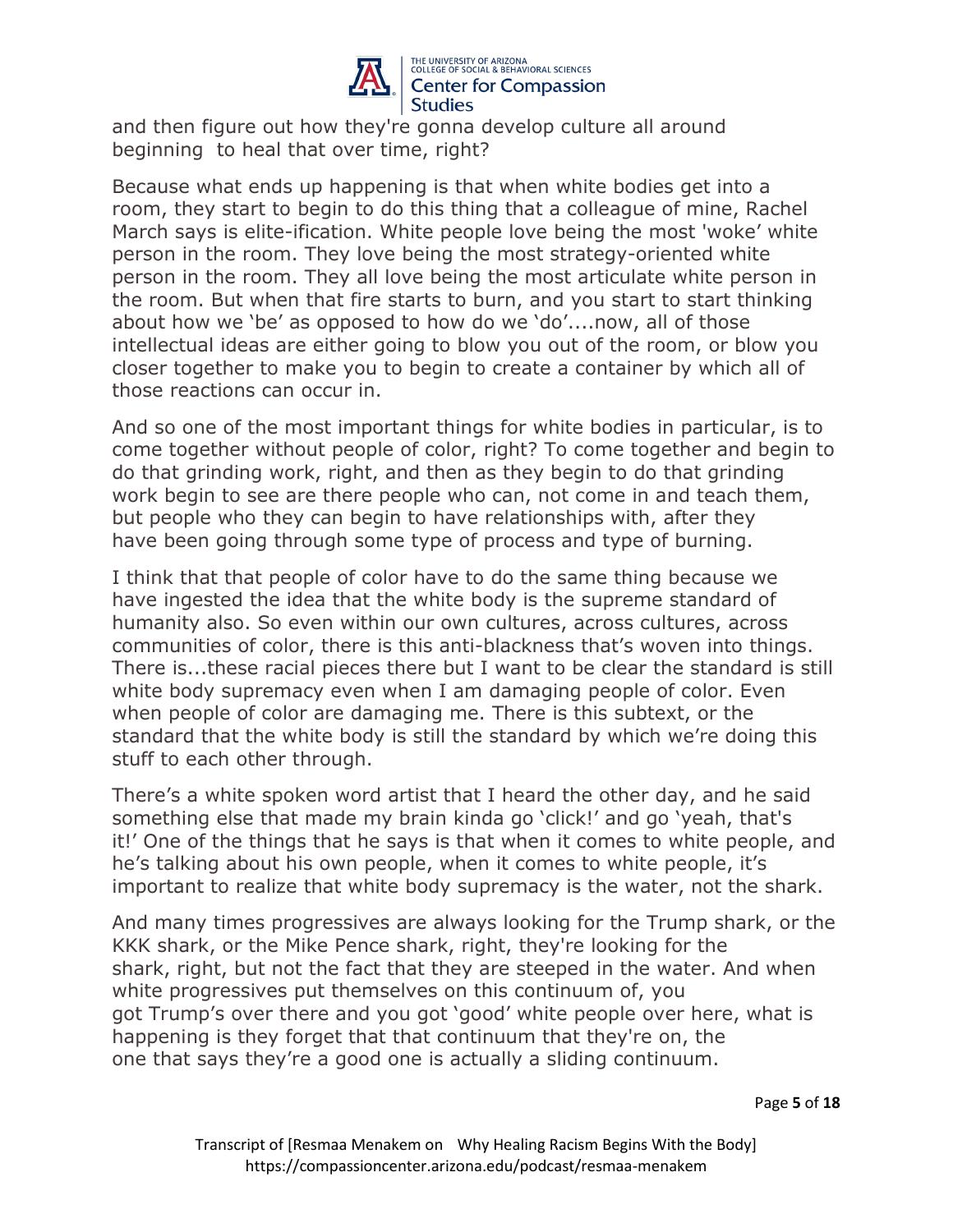

Leslie: Right.

Resmaa: It is not a fixed continuum. It slides. And when white progressives...this is something that Jim White has been saying lately, is that progressive white supremacy is as damaging as devout white supremacy. What I mean by devout white supremacy is that those who are so dedicated and devout to the destruction of people of color. Those are the devout ones, right? But the progressive ones, that insidious type of white body supremacy...that even though they say they don't believe in white body supremacy, they are steeped in white body supremacy and those notions of who black people are in relation to who they are is still steeped in white body supremacy.

And if that goes unexamined, they continue to wound people of color, and then feign...and then won't take responsibility for that wounding. So part of it for me is that when it comes to healing this thing about white body supremacy, white bodies have to begin to get together to figure out how they're gonna create a container, a cultural container by which they can begin to develop culture to begin to actually attack it.

White body supremacy...the abolishment of white body supremacy, currently as it stands...white people have no notion how to begin to deal with that culturally. They have a notion around segregation. They have a notion around assimilation. They have no notion around abolishing white body supremacy, or racism, or anti-racist things. They have strategy around it, but not culture.

The KKK, the devout racists, have a culture. They have symbols, they have colors, they have music, they have dance, ways of speaking, ways of standing, ways of being, all that different type of stuff. What does the white liberal have other than strategy and a racial resume, right? And if I'm a fourteen year-old white boy, having music and symbols and a shared historical understanding, even if I know that the shared historical understanding is abhorrent, I still have something that speaks to me more so than picketing, and sitting around, you know, something that I'm protesting. That does not sustain culture. And until white liberals begin to actually develop a culture around anti-racist, abolishing, somatically abolishing white body supremacy, until they begin to think about this as a culture and less about this as a strategy, they will continue to rewound people of color.

Leslie: It speaks to, to me, this...the roots of talking about that there's strategy but there's not a culture around it, one of the pieces so powerful in the way that you open the book is talking about so where did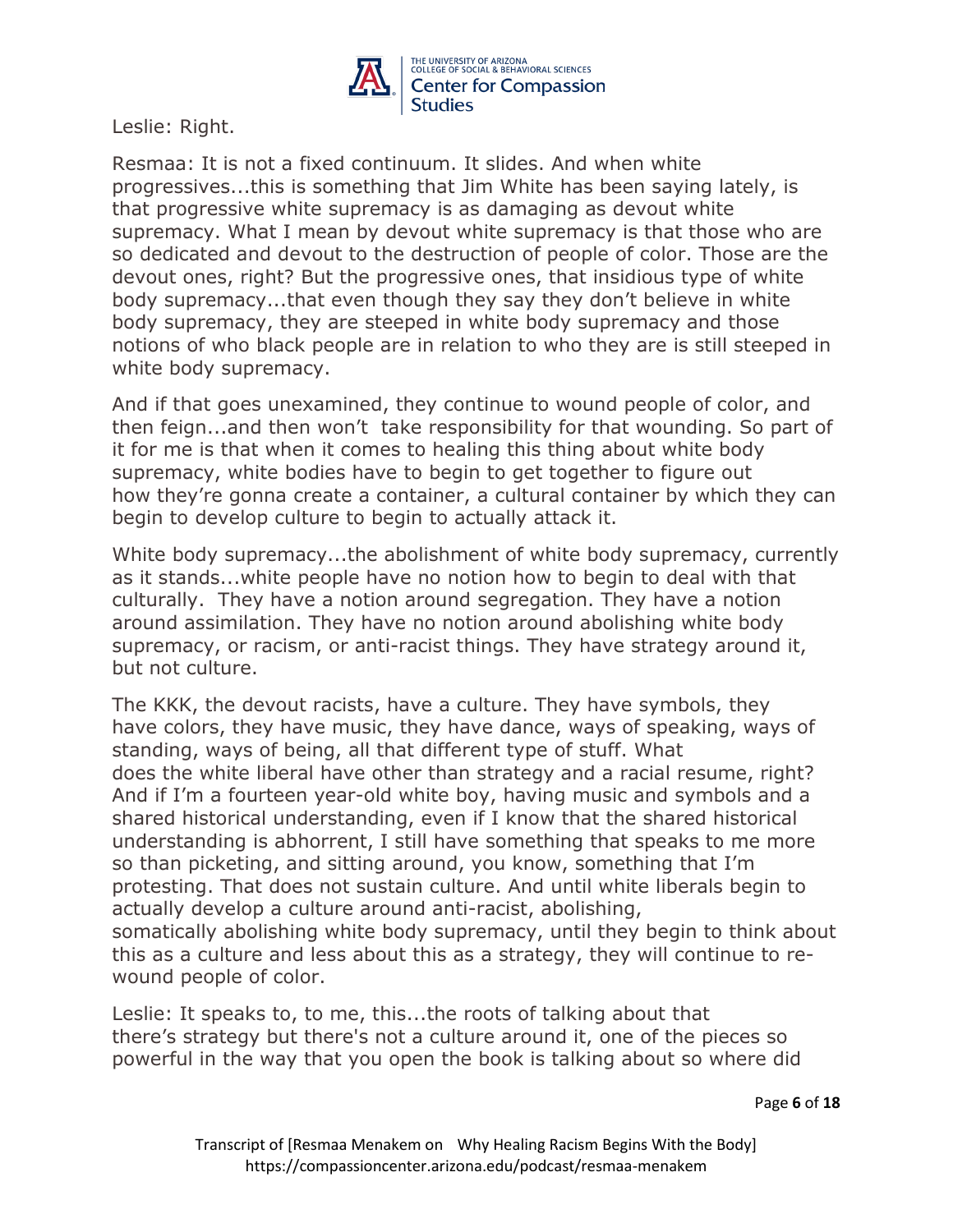

this deep trauma begin? And talking about how the dismembering of bodies, the trauma that happened for many of the ancestors of white Americans whose families you know immigrated here... and you use the term that I think is so powerful about the unresolved trauma being 'blown through bodies' when they arrived. And when you're talking about this lack of culture to hold it, it makes me wonder if that's such a big piece – that idea that when folks immigrated here, in order to assimilate, to have access to economic opportunities, that there was a gradual, or sometimes maybe even relatively quickly, this loss of language, of connection to the homeland...

# Resmaa: Yeah!

Leslie: And there may been even like a desire you know, to leave that behind if it was deeply painful but all of it is sort of undigested...undigested trauma that ended up coming out and still continues to come out in all these different ways and a lot of them are quite subtle. I think which is part of what you're talking about. There's clearly you know the things that are very profound, that are violent...that are very overt, but there is this whole we're looking for the shark but it's you know, fish don't see the water they swim in. That's the subtlety, yeah?

Resmaa: I would tweak the word 'subtle', and make it 'decontextualized'. That time decontextualizes trauma. All it takes is the march of time, and the thing that wounded you or hurt you becomes less... become more... you lose the context, right? Um, you know one of the things I think about when I think about white folks is the idea that, um, when you look at the Dark and Middle Ages, and this is just one moment in time that I've looked at right. That's how I kind of framed it. People might go back to other things, all that deflects stuff. For me, the Middle Ages is an important time for white people, even though we know that the Middle Ages was not just white people, right? That's the myth, right? Whenever you look at all of these things like Harry Potter, and Game of Thrones, and all that different type of stuff, you'd swear that there was no black people in the Middle Ages!

Leslie: It's so screwed up...

Resmaa: It was all really thin white people, with big blue eyes, and you know, bright teeth, and anyway, so..so the reality is that the Middle Ages was a particularly brutal time for Europe, right. So when I'm looking at things, I'm looking at the five brutalities, right? Colonialism. Enslavement. Genocide. Imperialism and land theft, right. And when I look at those five brutalities and I apply those five brutalities to Europe, those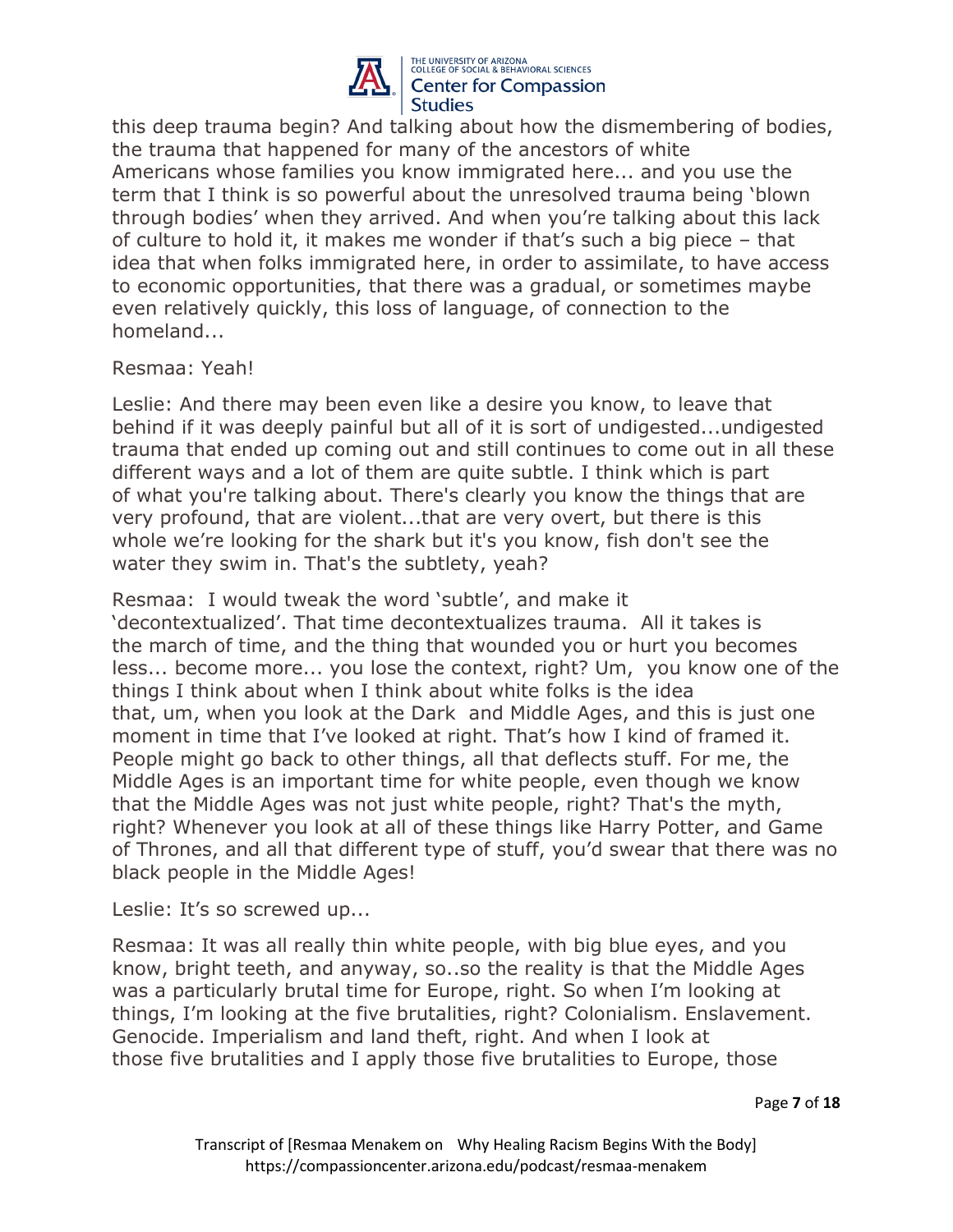

things along with, along with public dismemberment...along with rapes, along with Inquisitions...along with The Crusades, along with famine, along with plague, along with....a lot, a lot, a lot of brutality existed. And that existed from about 500 A.D. to approximately 1500 [A.D.], right?

Then we start moving into the Enlightenment and all these other things, right. But during that time you're talking about a thousand years of elite white bodies destroying less elite white bodies, right. Destroying people, taking people's lands, committing genocide. All of that different type of stuff was happening for a thousand years on that body, right? And then, in 1492 that body. Came. Here.

And one of the things we know about trauma is that trauma becomes decontextualized and over time can look like culture. And over time can look like family traits. And over time can look like personality. And once that body came here with all that brutality, I believe when they saw the first Indigenous people, no matter how beautiful, how nice, how much these people who wanted to help, no matter how much they did help, that trauma could only see those people as something to be conquered and made into noble savages, right. Made into Christians, because that's what happened to them, right?

That you had to take all that energy and blow it through and so now it looks like culture or it looks like you know, the doctrine of discovery, you know, 'we're just discovering these people'. And you don't even see the people. And so all of that trauma that never got settled, that never got dealt with, that never got metabolized now gets blown through every thing that you see. The people, the land, the environment, understanding. Everything gets blown through and needs to be manipulated.

Now. That's 1492. Then, in 1619 you bring the first enslaved Africans to this country, right? And what I tell people all the time is that, the idea of the white body being the supreme standard by which all bodies of humanity shall be measured...that idea, and the operationalization of it existed before America became America, right? So in 1619 America was not America, America was a colony. And I think it's interesting that America was a colony because what that means to me is that colonies are filled with colonized people, right? We forget that piece when we talk about the thirteen colonies. That they were filled with colonized people.

We know what we mean by 'colonized people'. So one of the things that happens is, when in 1619, the Africans, the enslaved Africans come here, it is not until 1680, even though the white body supremacy was operationalized before that, in 1680 is the first time we begin to see the idea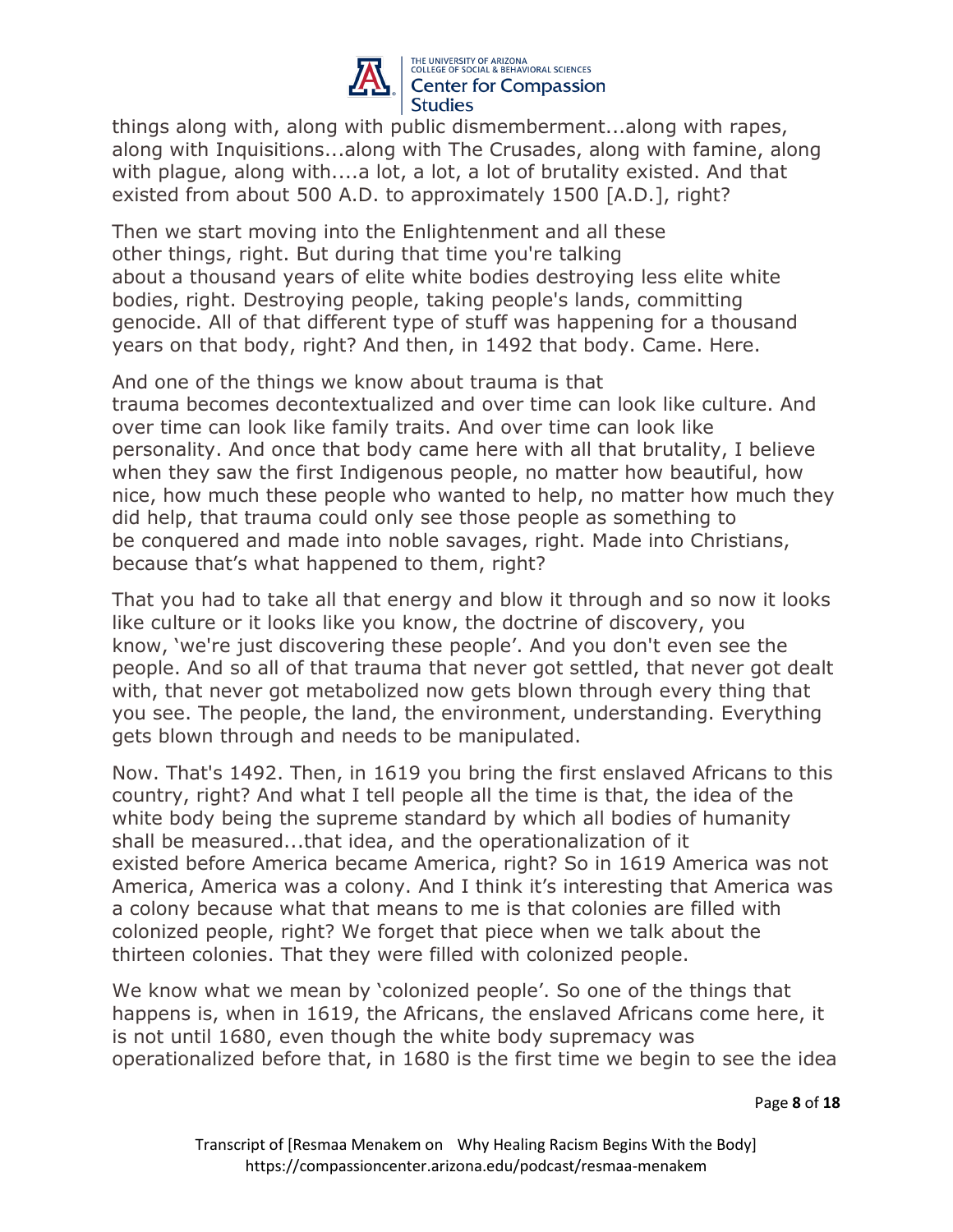

of, in Virginia law, the idea of 'white persons', right. That's when you start to see those things...that word 'white person'. Not 'landholding person', not 'persons with property', right? But, 'white person'.

And the moment that that was ensconced in law, you, at that moment, ushered in white body supremacy. That white body was the supreme...Now you have hierarchies in that, right, but the white body, in comparison to other bodies, was the standard and is the standard of humanity, right? And so once that happened, once the creation of the white body and the supremacy of the white body was established and even poor white people were able to take advantage of it… at that moment the antithesis was all also created, right? So if you have the white body as the standard of humanity you must have something that is not the standard of humanity, or juxtaposed to that standard. And anti-blackness and the black body has always been that antithesis.

It's why when no matter what culture you talk about, the darker the people are in that culture, the more they're compared to monkeys, the more they're compared to primates, right? That is not an accident. That is the antithesis of humanity and humanity is… the measurement of humanity is the white body.

But so now I just said all of that, and, you have another hundred years to 1776 - before America actually becomes America, right? So all of what I've just said is in the soil of America, and the soil is seeded with that understanding. And so when you have somebody like Trump now, who is a devout racist, right? Different from the passive or the progressive racist- still on the same sliding continuum- but what he does is voice what's actually in the soil, right? And so when he says 'go back to where you come from' to these four women of color, right, what he's speaking to is what's in the soil of America. So even though his people didn't come…even though my people have been here…maybe have been here since before the 1600's, right? Even though indigenous people have been here for millennia right? What's in the soil that the white man and the white body is standard.

So when you say something as a person of color that pushes against your notion that everything is cool and everything is equitable, your genuflect is that I am the standard. I get to determine, as a devout racist, white bodied man, who stays, who goes, and I have dominion over every… and have access to every body, and when I mean body I mean body that exists. That's in the water. That's not the shark, that's the water.

He's speaking to that ethos. And what people do is that they clutch their pearls and not see that there's actually really articulated knowledge that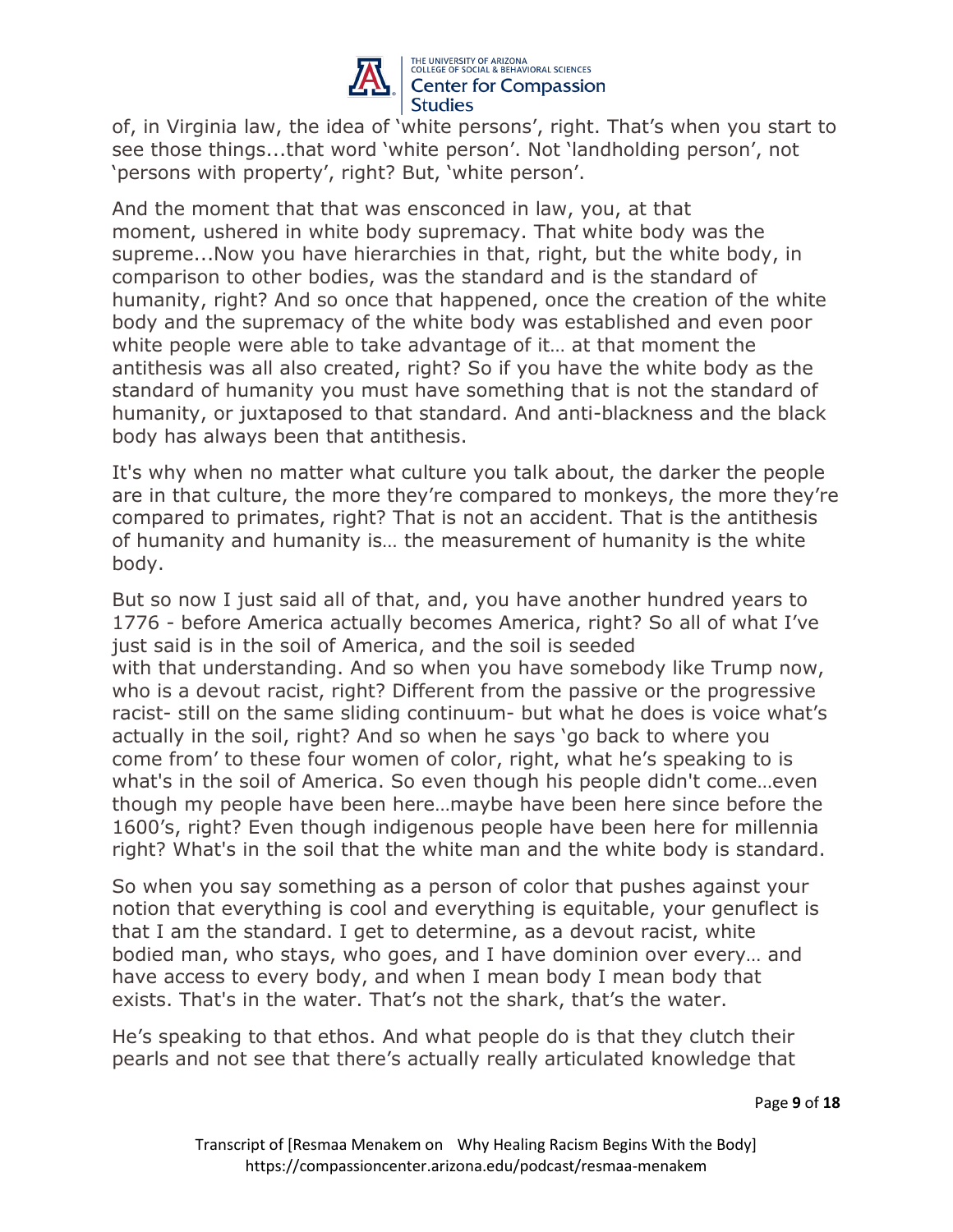

he's bringing forth. Not knowledge that I want to teach, but knowledge in terms of the ethos, in terms of what is in the soil of America. And so in some ways, the devout racist that Trump is, and everybody that he's filled his Cabinet with, right, the government with…this devout racism is within the soil. He's voicing it, where passive-aggressives will never voice it, but it is still in the soil that they can take advantage of, right?

And so to me, this idea of how we look at race, racism and trauma, because white supremacy is trauma.

# Leslie: Right.

Resmaa: It is a traumatizing, organizing principle of America. If we don't begin to understand it in that context, then we will look as it at incidental as opposed to foundational.

# Music

Leslie: When we come back from this pause, Resmaa talks about building resiliency and why radical self- care and self-discipline are essential to strengthening it. Stay with us.

# Music

Leslie: One of the things that struck me so much and this is I feel like you're bringing us to this part now is like this contextualizing of the bigger picture and what's in the soil and then bringing it back to the individual. And there's been so much… so many different models and strategies around how to dismantle racism. There's you know these different initiatives around equity and inclusion and diversity and all of these different things that sound great, and they're well-intentioned, but they stay up here in the realm of the mind…in the head. So bringing this into -using somatics, coming into the body, using your skill as a trauma therapist to actually begin to offer these ways and being able to heal the body… I want to speak to that but I don't I don't want this to be... obviously this on…there's so much work for those of us that are in white bodies to like really get in and do this and look at that and explore that healing, so I do want to touch on that.

But I also want to touch on speaking to our brothers and sisters that are out there…from your….from what you want to say, what you want to offer from your heart around what's brought you to do this and how those that are on the receiving end most direly can use these tools to sustain, to strengthen resilience, can continue to honor, and to stand strong.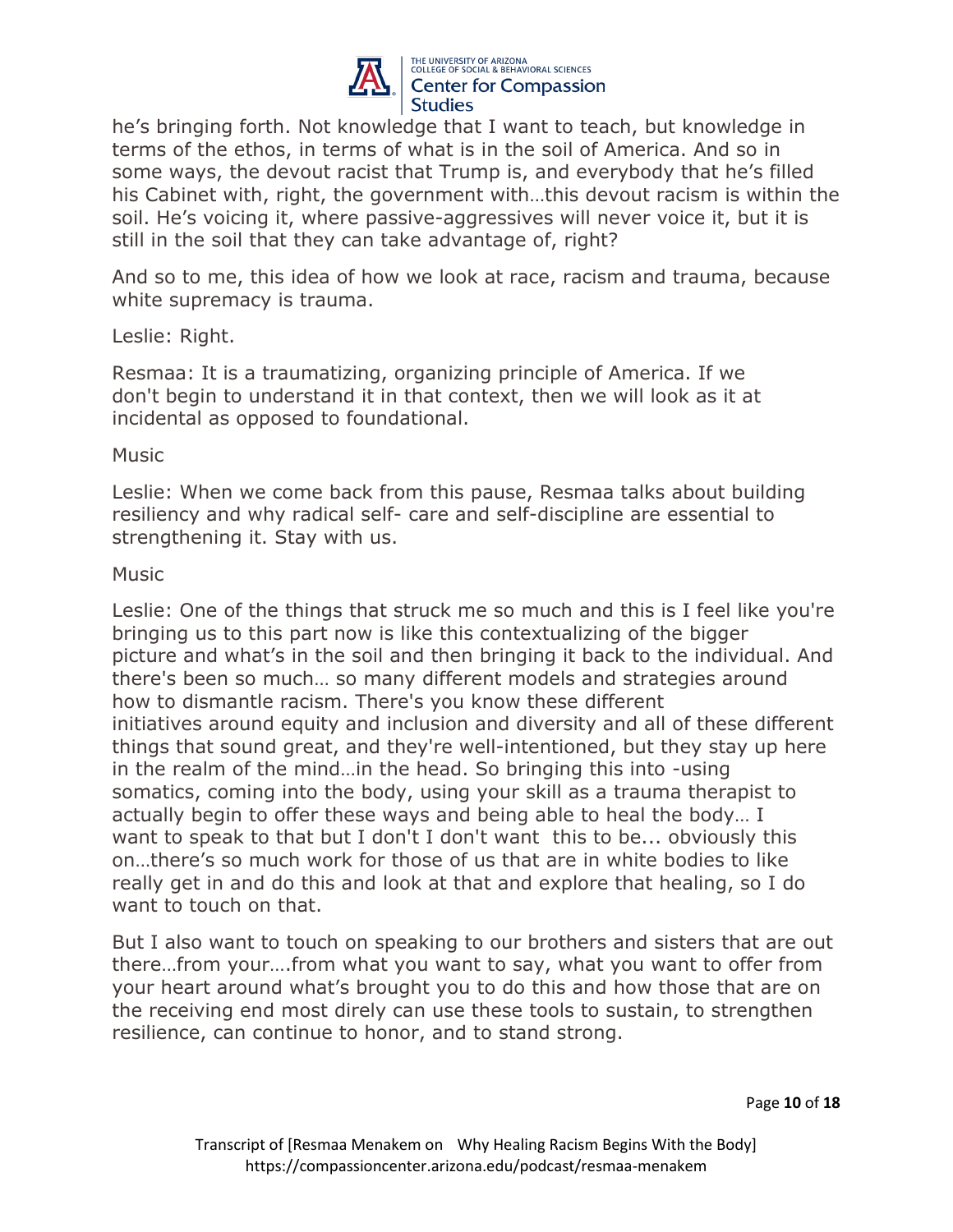

Resmaa: Yeah. So, first of all I want to say to those who are out here in the trenches and doing this work that if you never hear this from anyone else, I want you to hear this from me: you are not defective. You are not wrong. You are not crazy. Something is happening and has continued to happen to your people, and the work that you're trying to do is important, is necessary. And, your self-care it is so important, and I want to say something about the self-care piece. I'm not talking about going to get a massage, right? To me, self-discipline is self-love. Your ability to have some self-discipline around what it takes for you to have a sense that you are whole, good and that you matter is about having the self-discipline to take care of yourself daily. And giving yourself what you need, consistently every day, even when you don't feel like it, to do that daily.

So I just want to say to all my brothers and sisters that are doing it; you are not defective and we have to figure out both individually and collectively and communally how to bring more self-discipline to ourselves so that we continue to stay into the fight. Right?

I do want to say something about the words diversity and inclusion and there's another one that's been I've been hearing lately. It just makes me roll my eyes. It's cultural agility.

Leslie: That's a new one for me.

Resmaa: Yeah yeah it's a new one. I've just been hearing it a lot in circles. Cultural agility. Not how do we begin to look at and develop somatic abolitionist communities, right. Not how do we begin to confront and abolish white body supremacy and develop anti- racist communities. Not that! Let's become more 'culturally agile' right. All of these terms, are terms that make passive, white body progressives supremacists…make them feel better, right?

Because none of those will acknowledge genocide. Diversity does not… cultural diversity does not usually acknowledge genocide. Does not usually acknowledge land theft. Or colonialism, or imperialism or enslavement. It usually doesn't acknowledge those, right? One of the things I want to impart is that when we talk about these terms, these terms have a particular cultural context, right. And they usually don't fit the context of the people that have been genocided. They usually don't fit the context of the people that have been enslaved, right?

And so what I want to say is this: whenever somebody says to me diversity, the next question is, if you're creating a different culture not just a strategy but a different culture, the next question that should come up in you, in your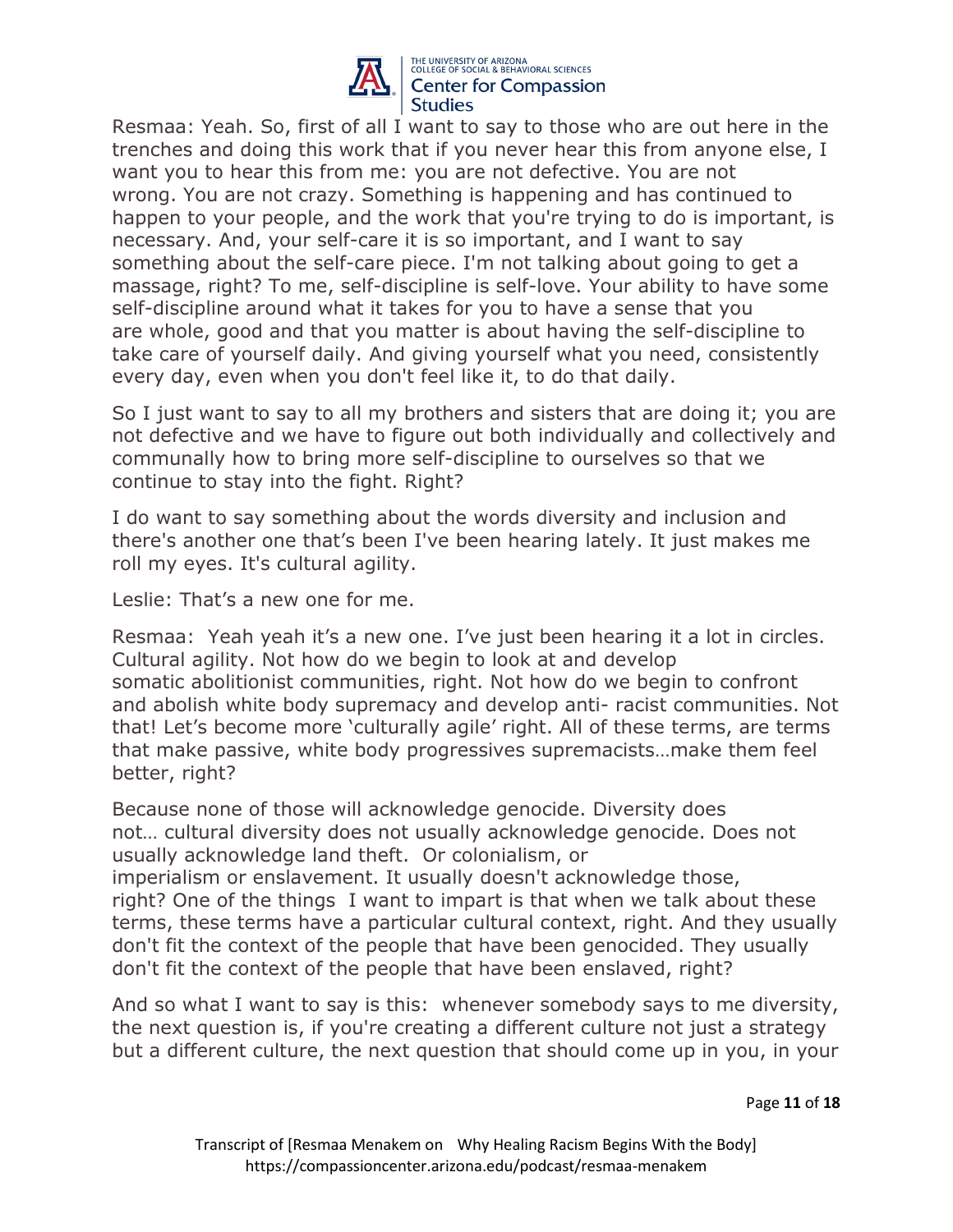

vessel, in your very somatic, in your body, should be the question 'diverse from what?'

Because when you talk about diversity what you're saying is there is a standard and we're bringing something in diversifying from that standard, right? That's what diversity means. Diversity either means bring something in to have some more flexibility, or to move away from - diversified, right? So when we say diversity we never ask the question: 'From what?' And all know we all know it. We all know it. We intrinsically know but if you never landed, never say, when we say diversity. we're saying we are diversifying from the standard that the white body is the supreme standard of humanity. And we want to bring in other things. That's what we mean. But we never say that.

So what diversity ends up being as a genuflect is food, music, identity right, that's what it ends up being other than saying we are diversifying from the standard of white people being the standard of humanity. That's what we mean we say diversity. Same thing with inclusion. What are we...so if you're going to include something in, right, you must start with something first. Who's doing the including, like what are you bringing in, like what..

Leslie: What are you keeping out?

Resmaa: Yeah! What are you keeping out,

and what is the standard for like, if you start with inclusion that we want to include something you 're saying that that there is a standard by which you're bringing something into. What is the standard by which we're bringing something in to? We're including these other communities and cultures and in to this standard of the white body being the standard, right? So, so, as people who are developing culture, we have to talk differently. We have to be differently. That being and talking differently in that language has to come up out of culture.

if you don't start with the container which you can begin to have these reactions begin to occur in, then you never, ever begin to create a culture, and white...what ends up happening is that the white bodies who are out here doing the work...what ends up happening is that they end up not being able to sustain the work. Because the moment they start getting pushback, they're using the same language and the same tone, and the same quality in their somatic body, the same vibratory response. They have not calibrated any differently, so their body experiences without challenge, the same as somebody who's not doing the work - as the devout racists, as the passive racists. There is no culture change, so they don't enter into the world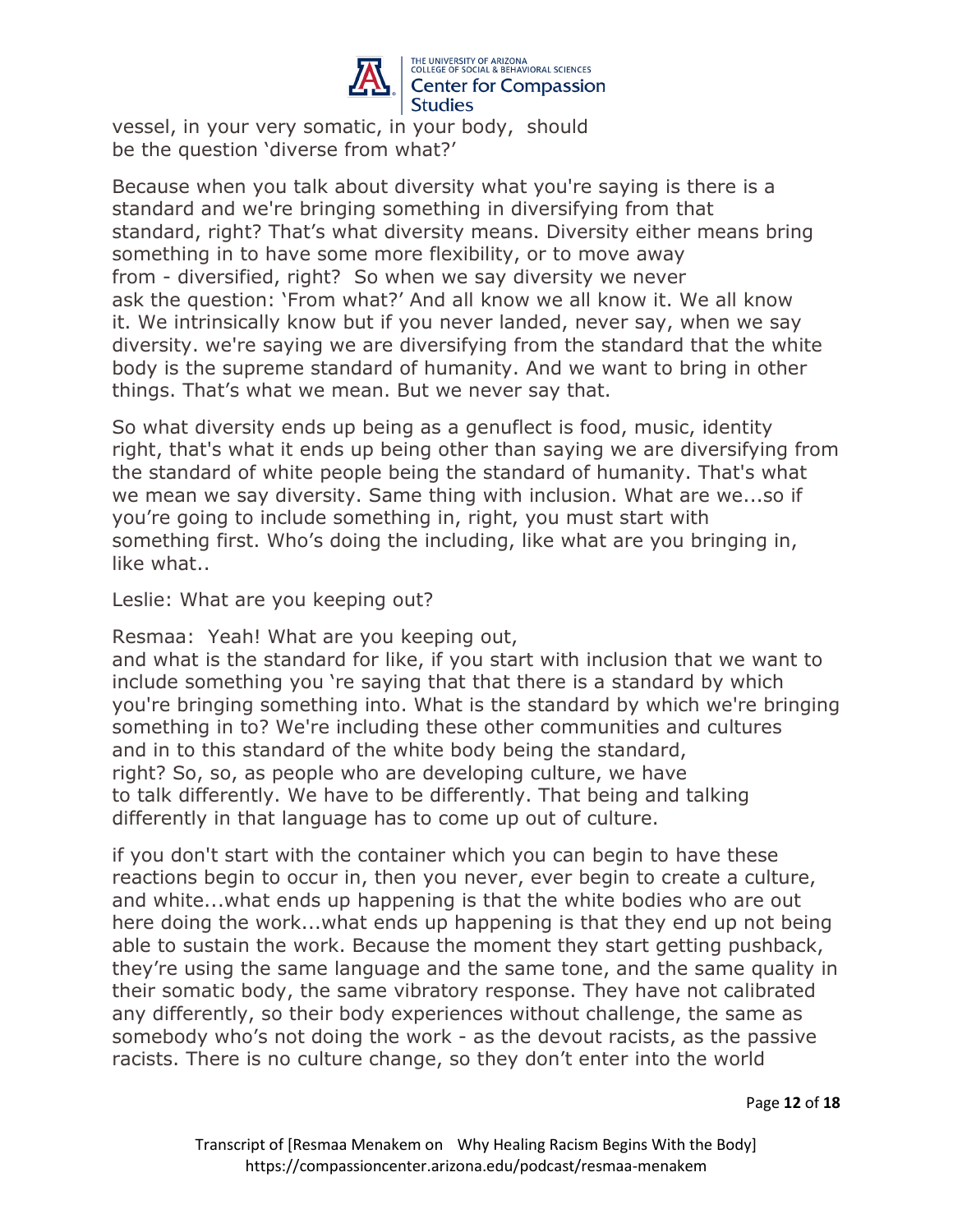

differently. Even if they're out here doing strategy. That's the thing about building the cultural container.

If you don't do it, and you're not up against other bodies, and you're not loving other white bodies, and you're not creating culture around other white bodies and you're not speaking a different language, you will genuflect to the language that currently is standard. And the current language that is standard is a racist understanding. It's a racist ideology. It is in the soil. It was here before America became America.

The five countries- the five superpowers- that created the slave trade right, were Dutch, French, English Portuguese and Spain, right? Those five countries existed before they participated in the enslavement trade. So they have some other reference point in terms of them as a culture that they can go to before this, right? America did not. America is steeped and was born up out the enslavement and the genocide, right? The other cultures had that, but in terms of the racialized component of it and the anti-blackness component of it, that is the unique structure...and then once that was developed, once that idea of whiteness and the white body being the supreme standard, it then exported that to the other parental countries, right? Because it has utility.

If I see a white person and then I see a black person, there is this shorthand that exists in the soil that says that one is more human than the other. That has utility in all of the other countries. That has utility in Spain. That has utility in England, in Britain. That has utility in Dutch [society], you see what I mean? So the progeny of the idea of the white body being the supreme standard has utility even in the parental countries, right?

So when I'm thinking about these pieces around what happens to the people that are out here doing this work...this is why I believe that the people are always doing this work have to create culture and have to create for themselves both communal and individual ways of developing selfdiscipline in order to compound the self-love that it's gonna take to do this work.

Leslie: Yeah we can't think our way... think ourselves into changing these systems that really comes down to this...The beauty to me of the work that you're that you're offering is framing In a very easy to understand way what happens to our bodies, what happens to our nervous systems when we take in experiences that are ours, but also you know really speaking to what we're learning from epigenetics around how trauma is translated and how our bodies actually can react in ways that are unexpected, that we may not have a particular context for, and then there's this reactive behavior that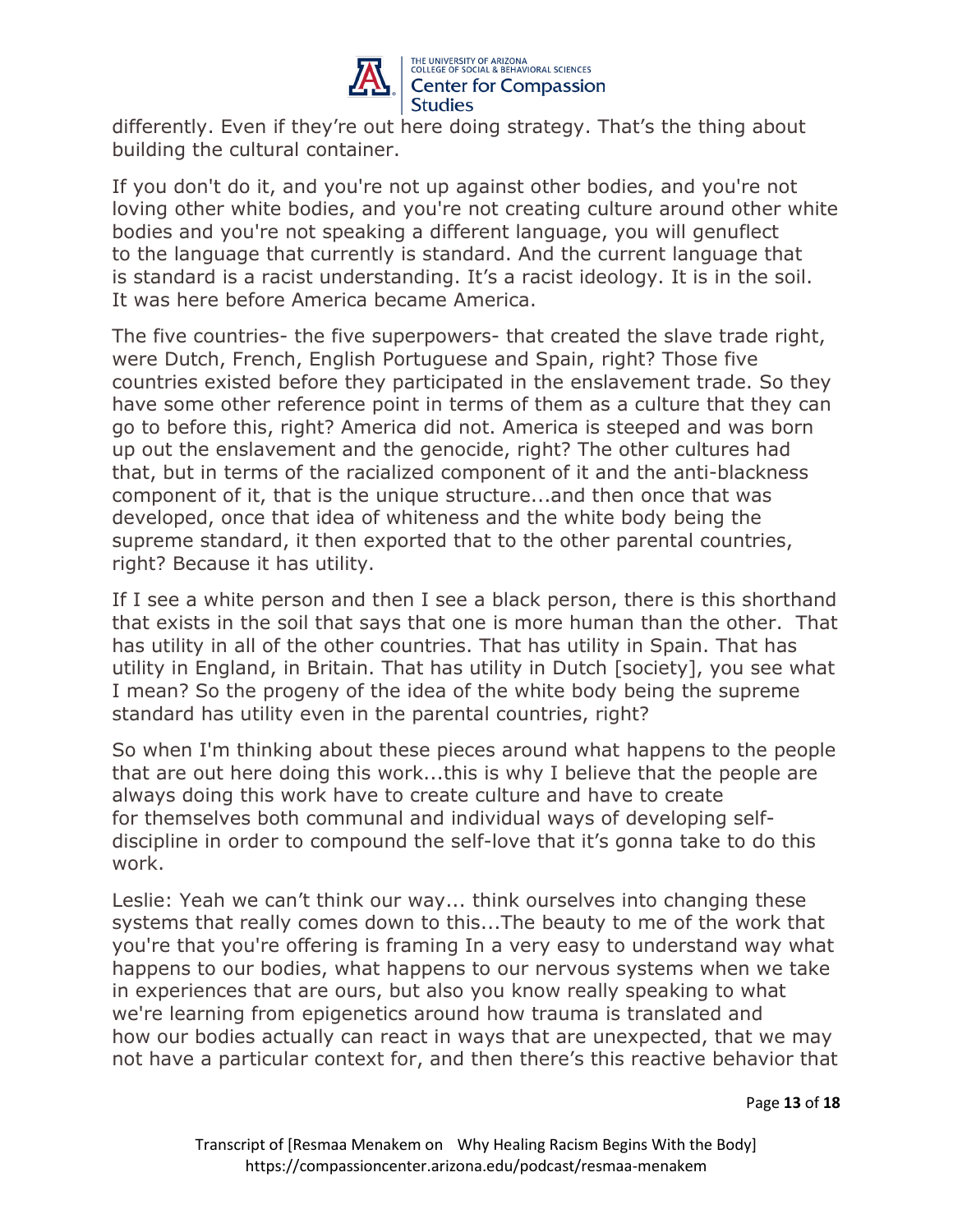

often times leads us to either feeling actual threat or actual violence to another body.

Resmaa: That's right.

Leslie: I want to spend a little bit of time talking about some of the...some of the ways, some of the exercises, some of the ways that you brought this in to *My Grandmother 's Hands* and how that has resonated so strongly for you as the gift to offer for us to begin to undo this within our own bodies that then can hopefully transform personality and family dynamics and eventually culture.

Resma: So, this is why I say this is a working text because the practices are practices that I'm really encouraging people to do... so I'm telling people that in terms of *My Grandmother's Hands*, you have to go through that you know at least four, five, six times, because the practices, all of the practices you do individually, right? So you read the book, you do the practices, and you're just like okay, wow. But then, if you do that practice now with a dyad, right, with another person, and you actually have them witnessing you doing the practice, and then you witness them doing practice, something else then begins to occur, right?

Then if you do the practices and you do it as a triad, where you have now, you're doing the practice, you have somebody witness you and somebody observing both of you as you're doing the practices, now there's a depth that begins to come into play that there is vulnerability that shows up when you do that. They are all these could be reflexive, protective mechanisms that begin to show up, and in that heat that gets turned up, you have to begin to learn how to language it, and learn how to manage it, and learn how to metabolize it. And that happens in real time.

And if you keep getting reps around it all of a sudden you notice you have more room by which you can begin to both sustain and to manage all these energies that show up, and starting to move through this racially, right?

And so for me, *My Grandmother's Hands*...the real beauty in it, is really about how you begin to use the book to scale up, right, and each time you learn something new about yourself. And I think about it as...I call it the suffering's edge, or the burning's edge, right? Is that is that all of the intellect that you have pales in comparison to your survival stuff. And if you never get rest around how to manage the survival stuff, not just overriding but managing it, what happens is that you have a unique perspective that says to you 'I've learned everything that I need to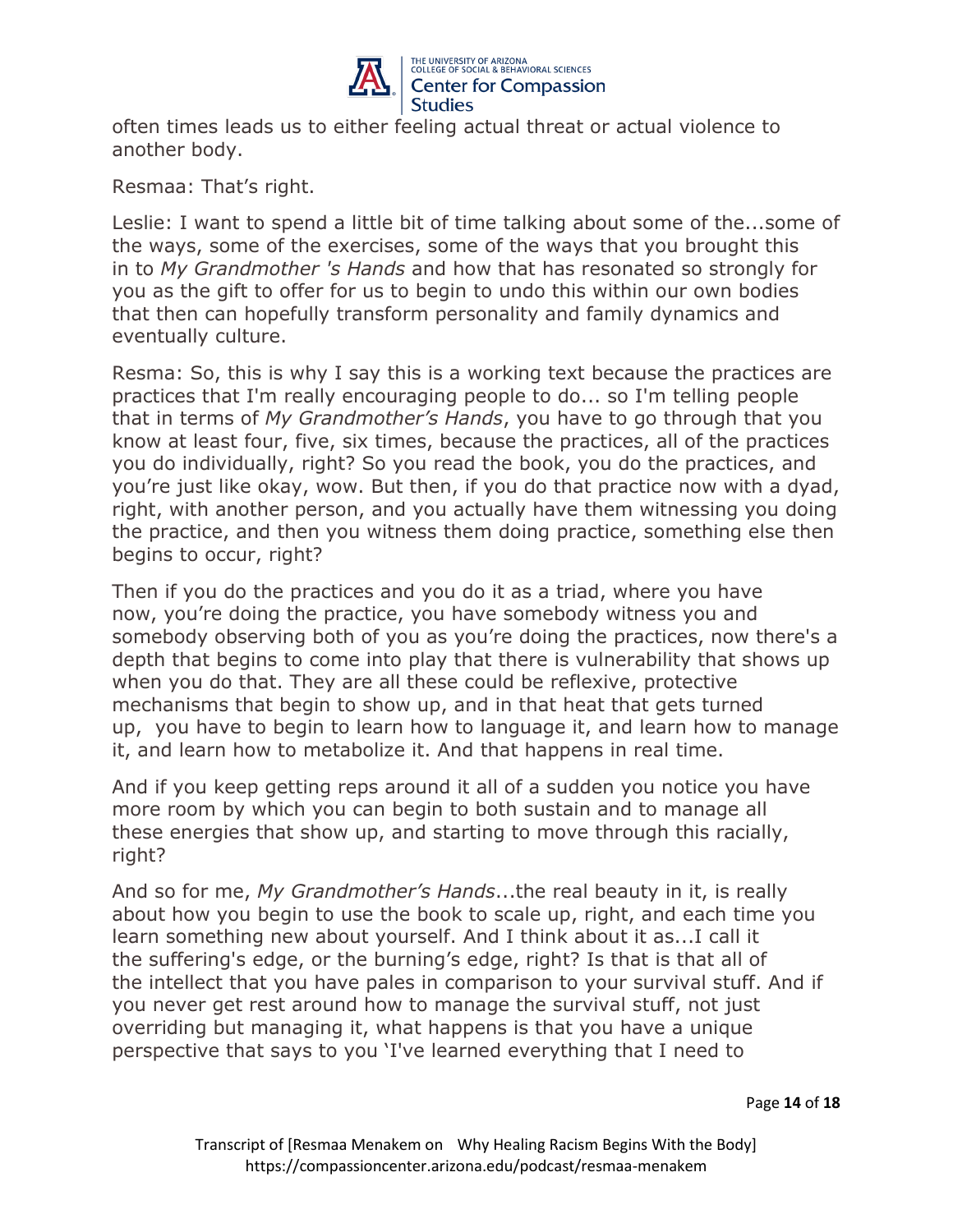

learn' that 'I've got everything I need ...that I need to get' but something about this work pushes you to begin to say, 'Oooh! I just discovered a new edge' (laughs). 'I just discovered a new learning's edge that I thought I had already dealt with. That I thought...or that I didn't even know that those reflexes were in me'. Those vibratory reflexes, those image and thought reflexes, those meaning reflexes, those behavioral reflexes, those affective feeling reflexes, those sensational reflexes, right?

That all of those pieces are important for me and now I'm learning something because I"m continuing to go through the reps. And I get stronger and learn, and get more space in my nervous system and more growth in my nervous system, so I can grow even more. That happens with My Grandmother's Hands because I'm pushing people in the book to slow down. It happens...I have a website, resmaa dot com, R-E-S-M-A-A dot com, and on my website I have some classes, right? Because I want people to if they want to access it through the book, cool. If they want to access it through the audio, cool. If they want to access it through having a class, and looking at some of the classwork, they can access there.

This is all about getting people to realize that in that suffering's edge...so what I say is that, when you're walking towards the key, and towards the fire, and when you're walking towards...I kinda look at it in my mind's eye, I kinda see it as like a burning sun. And as you walk towards the sun, the closer you walk towards the sun, the more you sweat, right? The more you begin to question 'Am I going in the right direction?' This is getting awfully hot, right? The more you start to stink. The more you start to think about things that you thought you had dealt with, the more boredom starts to set in, the more questioning, the more physical pain you start to experience, the more you walk towards the sun, the more that begins to happen simply because you take one step, and then you take another step. And one of the things that happens is that you begin to learn what you thought your limitations were and what they actually are, right?

And as you move closer to that thing, what happens is, is that the heat starts to both bring these things up, and also starts to begin to force you to get strong. It forces you develop to develop language. It forces you to begin to develop what I call a more fortified mind It forces you to thicken your skin. It forces you at the same time that you develop a fortified mind, and your skin begins to thicken, it also forces you to balance that with a flexible heart, right?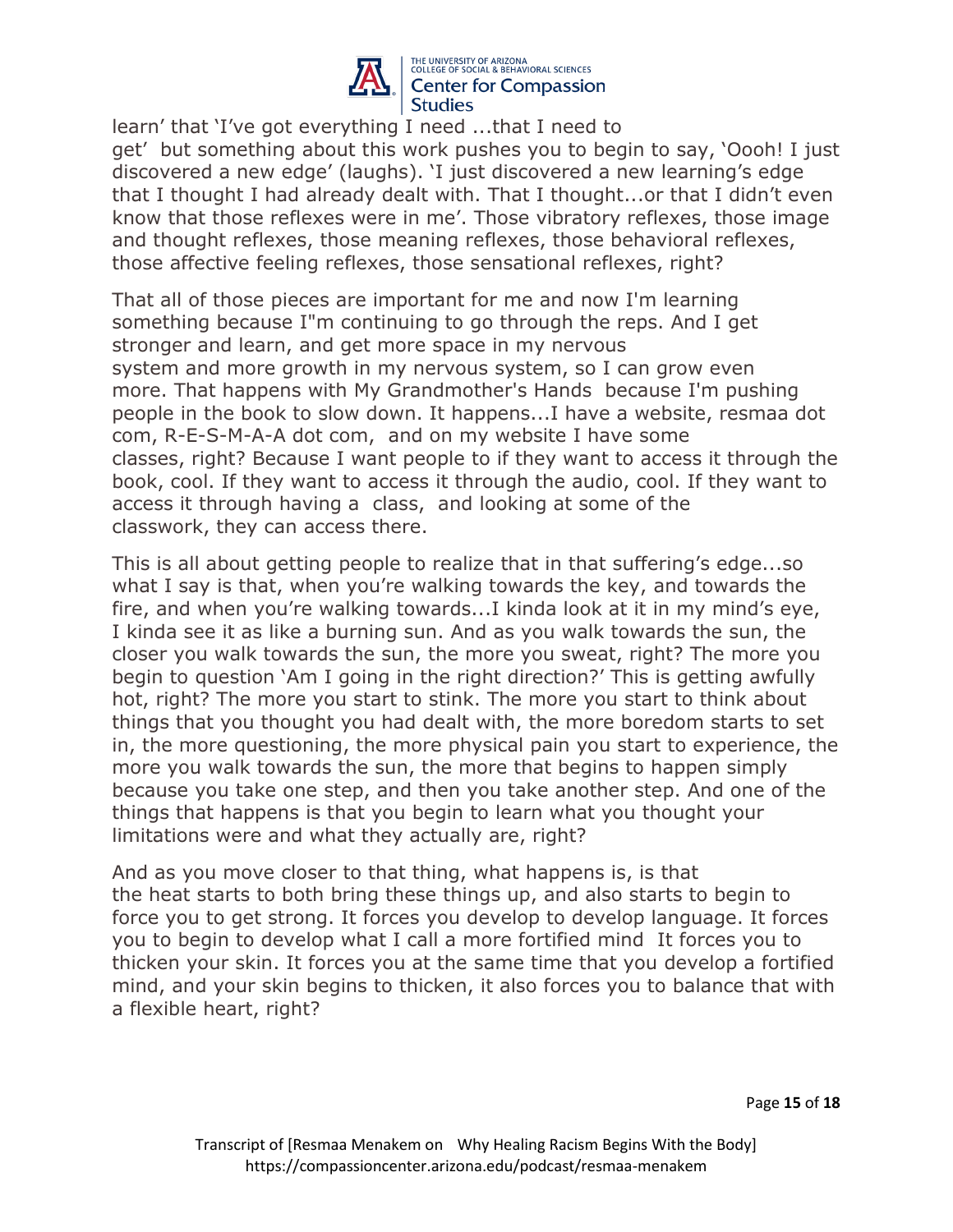

As you walk closer. The other thing that it does is burns away...it burns away things like inadequacy. It burns in humbleness. It burns away selfdoubt. Because the more...the closer you get towards that sun, the more of yourself begins to be revealed and that begins to burn away. And this is so important for white people as it relates to race, right? As it relates to race more the burning... the burning fire for white people is to walk towards race, and towards creating a cultural container both communally and individually, so more of their self can be burned away.

One of the things that happens with many white folks is one of the first things that happened when they got here is that they freely gave up their name and their language. it was burned out of my people, right? You know, it was you know... and so part of what has to happen is that white folks have to go and reclaim, right? Not just as, but specifically around how race was set up for them to give that up freely, right. And so of one the things that I believe is that when you're going through that fire, and the doubt and everything is starting to happen...one of the things that also happens for us is that we know that all we have to do to stop the pain, is to just stop moving.

That if we stop walking towards the fire, the burning will stop. I won't sweat as much if I just stop. And you're absolutely right, you actually will feel better. You actually will get all of the...all of the things that were being taken from you because you're speaking up, because you're doing things, because you're speaking a different language. Because you're developing a different culture. All of that stuff, all of that cascading away will begin to stop. And, what will happen is that all of the doubt and all of the pieces...and all of the inadequacies, now all that stuff that was being burned away now congeals, right?

And if you want to even ...if you want to begin to take more pain away, all you gotta do is take a step backwards. And now all of a sudden you've taken a step backwards and now the heat is not so intense. So you take another step backwards and its even less intense, right? And this is the difference between clean pain and dirty pain is that now you take backwards you also know you experienced the dirtiness of. And now... and now you take another step back and now you move out to Oregon and cut your white dreds off, and you marry another white boy or white woman and now nobody knows that you was in the trenches, and you were building something else, right?

But you also understand what dirty feels like, right? You understand, and nothing's going wrong, you just have now decided that the gifts that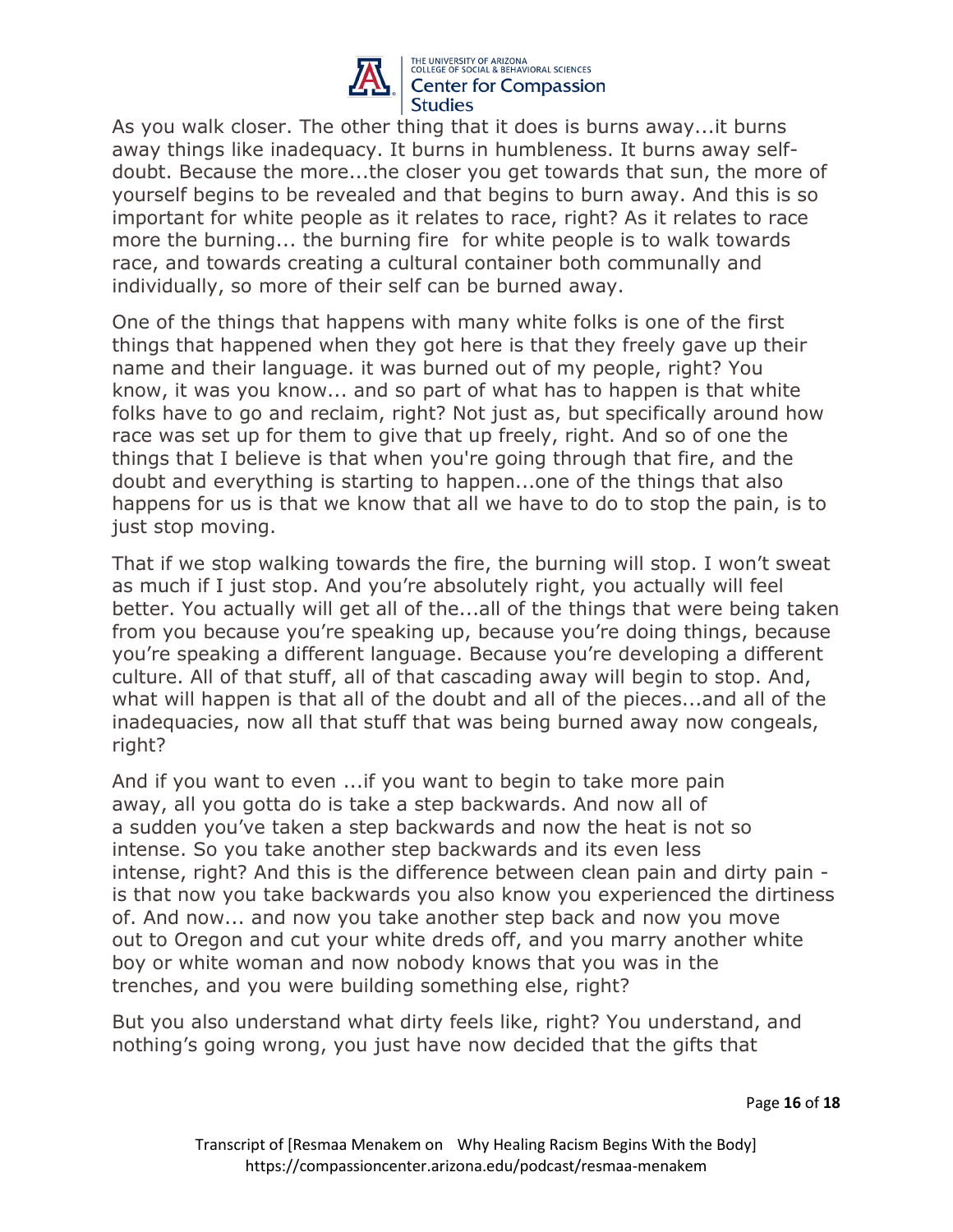

you were supposed to bring into the world? You're now gonna die with, and you're alright with it. You're alright with the gifts that you were supposed to bring into the world, to change things, you're alright with now dying with those gifts, and those gifts dying around you looking at you, as you die at ninety seven, right?

You know that you're gifts that you were supposed to bring into the world are now dying with you, and you know that you made a conscious effort to do that. So this is why I'm saying if you don't have a community, and you don't have people, that you're building a container with, then all you're doing is building strategy. What I tell white people when they say 'well I'm doing this, and I'm doing that, I'm doing this and I'm doing that', I say, I'm not asking who your book club is. I'm not asking what your affinity group is. I'm asking who your people are and if you can tell me what that is you just...you're just doing you're just doing strategy.

Leslie: Resmaa, every time we talk, I feel like I want to talk with you for hours and hours. I come away with so much to take in and process and digest. I'm always inspired and I'm so grateful to you for helping me, and helping all of us that work with *My Grandmother's Hands* to help us move toward that that fire and to transform it. You are a beautiful man.

Resmaa: (Laughs) Aww! Thank you. Hey this is this is my life's work, this is my life's purpose. This is very, very clear to me. You know, I think about my ancestors and I think about Fannie Lou Hamer. I think about James Baldwin, I think about sister Lorde. I think about all of the people who have said exactly the same things that I've said in much more eloquent ways.

And all I'm doing is standing... is really just standing beside them, standing on their shoulders, and articulating something that my people have been saying, you know, for hundreds upon hundreds upon hundreds of years and so it's just my... it's my little grain in the sand. And so, I'm just very grateful that people are listening. I'm grateful that people are doing something with it, and I'm grateful more than anything that people who are reading the book and are engaging with me and other people, you know, that they are realizing that they're not crazy. They're not defective and the work that they're doing is a beautiful work. They're bringing their gifts in and it does matter. So, that's the way I think about this.

Leslie: Thank you so much.

Resmaa: Thank you. Talk to you soon.